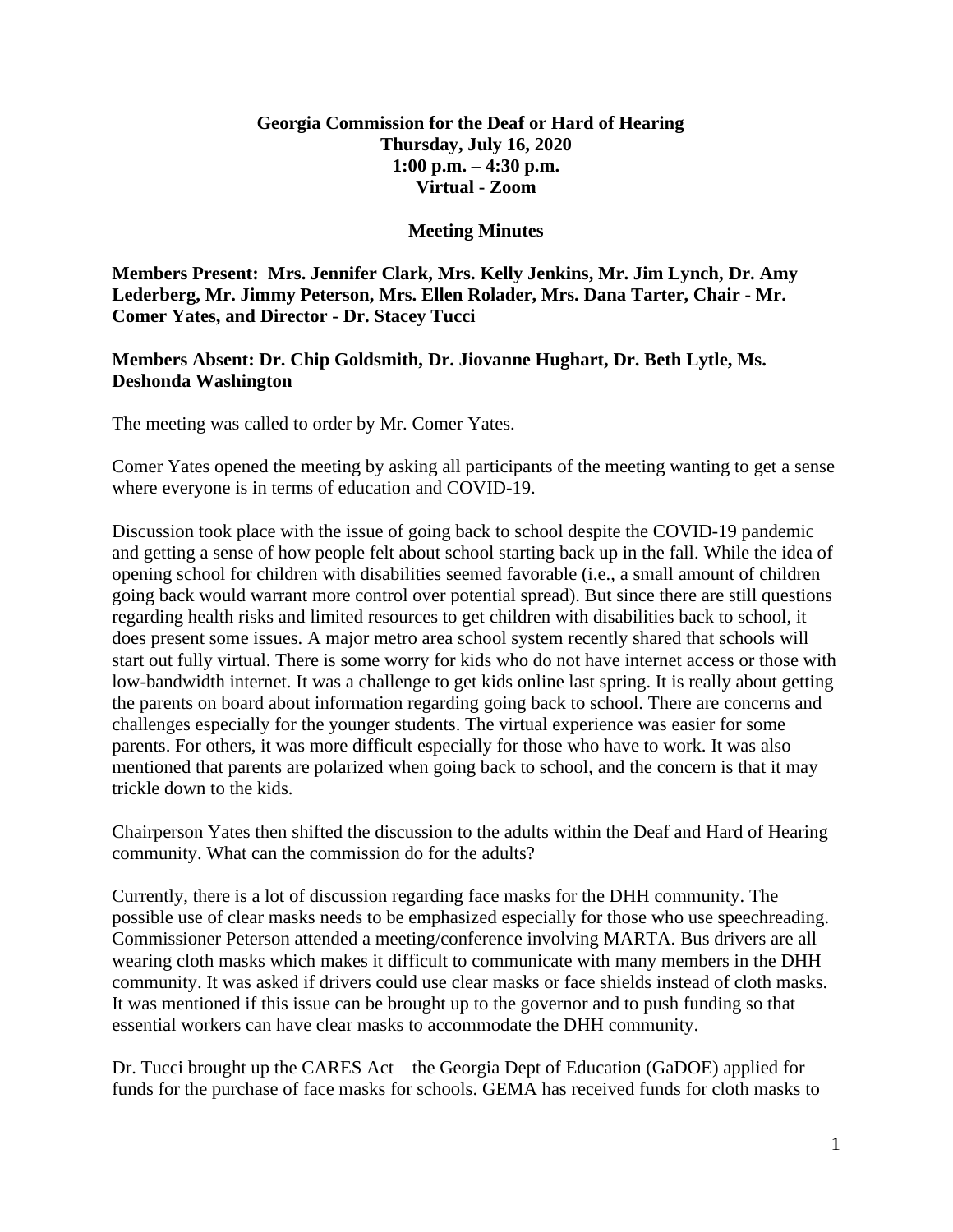be distributed in conjunction with GaDOE. It is not believed that clear masks were included in the original purchase order. Need to follow up with GEMA and GaDOE to confirm. There may be funding available to purchase clear masks /face shields if GEMA/GaDOE has not done this. However, many companies that sell clear masks are out of stock due to high demand. There are issues with face shields regarding sneezing…some professionals are getting push back whether it is effective or not since droplets fall to the desk or floor. Chair Yates suggested that there are face shields with cloth covering under mask to keep droplets from spreading. If face masks are needed: how many would we need to be purchased for adults and what type would be most effective? Commissioner Peterson shared that National Association of State Agencies of the DHH (NASA DHH) demonstrated the different types of face masks to which one was a cloth mask with a clear window. It would probably not be possible to provide for all within the DHH Community, but it might be possible to provide for essential workers of state departments/agencies/etc. including state interpreters.

Beside the CARES Act funding – may need to find another agency to supply the funds and purchase and be able to distribute masks. Dr. Tucci mentioned that there are 3 versions of masks that could be used to accommodate the DHH Communities visual access needs:

- 1. Cloth with clear window
- 2. Fully clear plastic (however, there is the issue of fogging)
- 3. Full face shields

While Face shields are an option, some school districts do not consider the full face shield due to the lack of containing the droplets, i.e sneezing. In addition, these masks are on back order. Dr. Tucci will contact GEMA and GaDOE to see if clear masks are available to schools districts and/or state depts/agencies. There are questions around distribution. Further feedback is needed.

A question about how COVID-19 has affected rural school populations as well as the State Schools. The GaDOE State Schools are Georgia School for the Deaf (GSD) and Atlanta Area School for the Deaf (AASD). These schools serve DHH children statewide including many from rural areas. These schools will most likely delay school start dates and will most likely provide a virtual option and possibly go fully virtual.

The discussion shifted back to DHH adults: any special focus for the DHH adult Community during COVID?

It was suggested if a press release or some sort of public announcement could be made highlighting the frustration within the DHH Community regarding communication with those wearing face masks/coverings/etc. It is important to get the message out about clear masks. There are American Sign Language (ASL) interpreters for press conferences to help facilitate clear communication, could the clear masks message be delivered in conjunction with this great COVID-19 messaging? Other states are making it happen re: providing clear masks. Maybe Georgia can look to these states for guidance/advice. One solution is to work with GEMA to get the message out. The question is: what does messaging look like for clear masks especially for those businesses that are requiring masks for their employees. It would be beneficial if these businesses could ensure at least 1 designated employee to wear a clear mask to accommodate for the deaf and hard of hearing.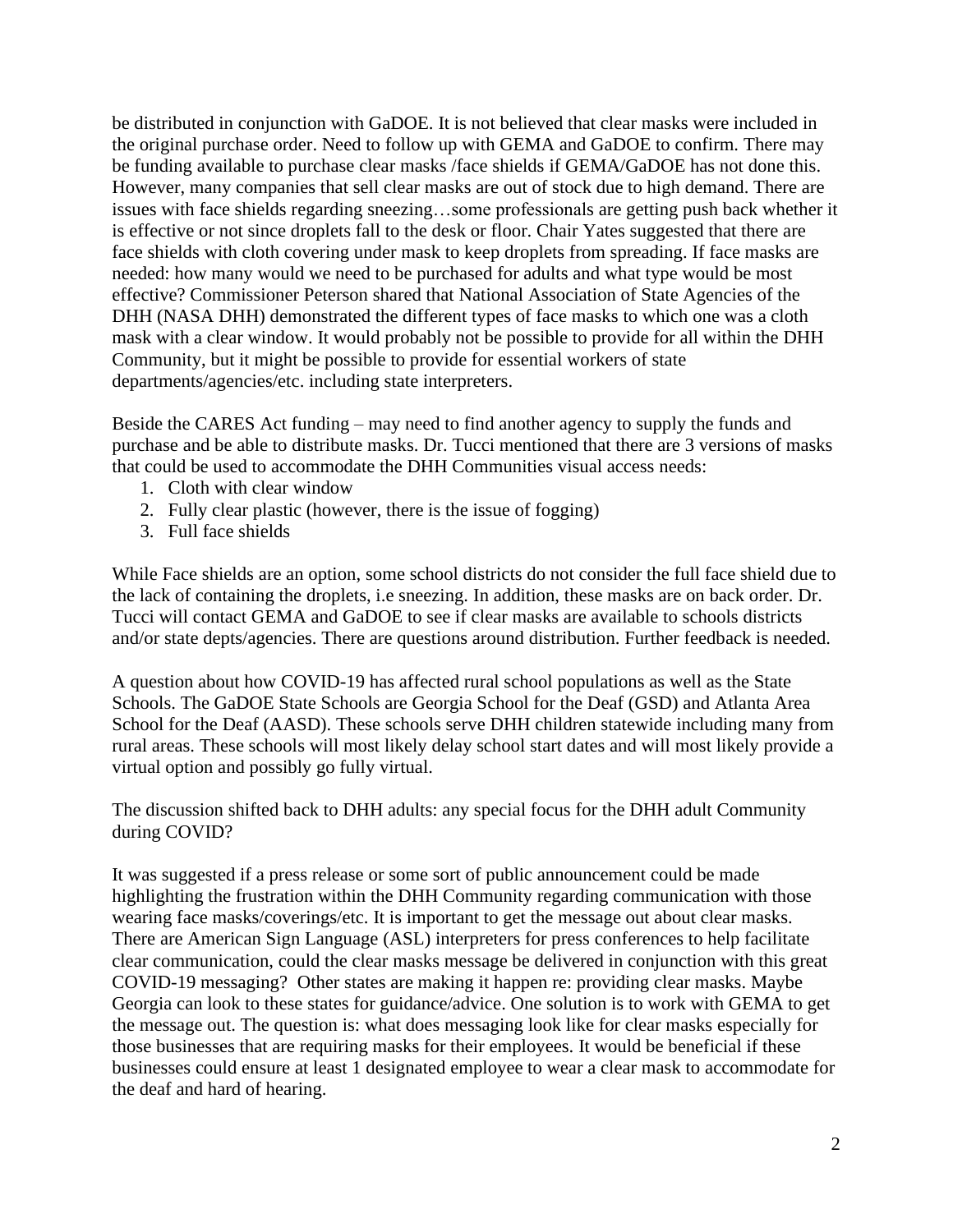All Hands On (allhandson.org) is a company that provides information related to emergency management through ASL. They are working closely with GEMA and the Governor's Office to serve the deaf community during COVID-19. They have local mask distribution efforts in progress. It was suggested to reach out to All Hands On to partner for a virtual Townhall for the DHH Community to share their concerns and challenges during COVID-19. Chair Yates, Commissioner Rolader, and Dr. Tucci will reach out to All Hands On and to see how the Commission can partner with their organization.

Another COVID related issue: challenges visiting the doctor or audiologist. There are several doctors who have reached out to Commissioner Peterson about providing interpreters. Some interpreters are turning down appointments due to COVID-19 concerns and this presents challenges to doctors and patients.

While going to the audiologist may be necessary, it may be delayed to a later time due to COVID-19. The concern is more for the children who are needing these services more so than adults given that children are still developing language and listening skills. Audiologists offices are mostly open and seeing client, but it is a matter of whether parents feel comfortable taking their kids at this time.

Chair Yates asked about places of worship; is there any messaging that needs to be sent to the religious community? Commissioner Rolader mentioned that her church tried to provide captioning for services, but it did not work well. May need to investigate this for other places of worship. Captioning though not preferable, is better than no language services. The preference is a live interpreter.

Other issues that may need to be addressed regarding the adult DHH Community are: Food insecurity Domestic violence While these are being addressed within education/child population, are these issues being addressed for the adult DHH Community?

What other action steps can we take beside working with GEMA and All Hands On?

It was brought of about involving stakeholders and task force members for COVID-19 needs for the DHH Community. There were concerns about adding another meeting to stakeholders' and task force members' schedules. Dr. Tucci will follow up. Commissioner Clark asked if Commissioners could participate within the stakeholder meetings as a silent participant. Dr. Tucci said yes, and she will share upcoming meeting information. It was mentioned that there was discussion regarding the reconvening of all groups working under OCGA 30-1-5 before COVID-19. Maybe it would be appropriate to revisit this and see if we can make this happen as a possible town hall type meeting. Dr. Tucci will contact the OCGA 30-1-5 Task Force, commissioners, and stakeholders to see if a virtual DHH meeting is possible. Commissioners all agree this is a good action item.

Dr. Tucci shared the GaDOE's L4GA literacy grant was awarded to the Division of State